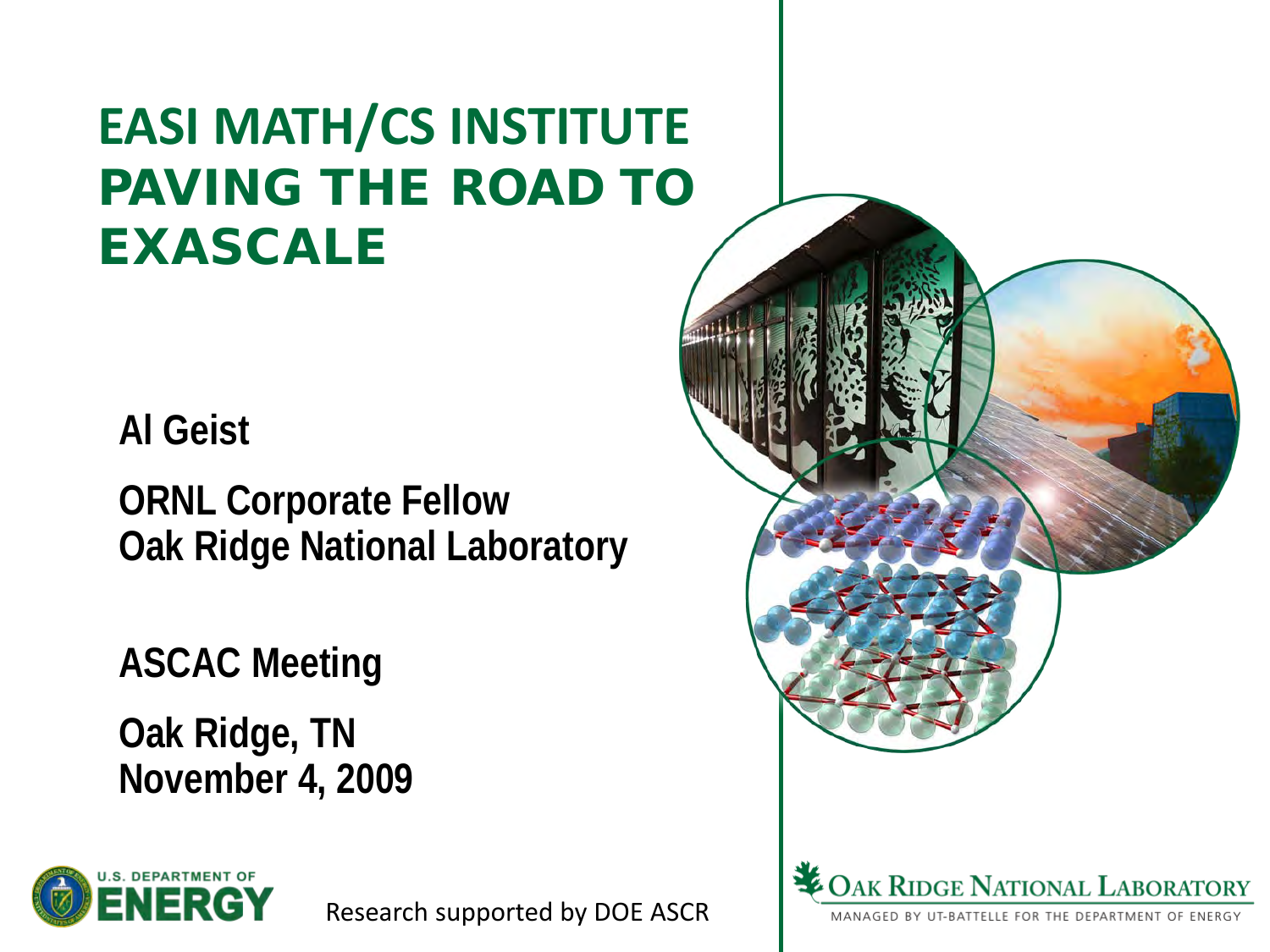

#### Petascale Roadmap Oak Ridge increased computational capability by almost 1000X in half a decade.

**ORNL Leadership Computing Facility successfully executed its petascale roadmap plan on schedule and budget.** **Mission: Delivering resources for science breakthroughs. Multiple science applications now running at over a sustained petaflop**

**Growth was driven by multi-core sockets and increase in the number of cores per node**

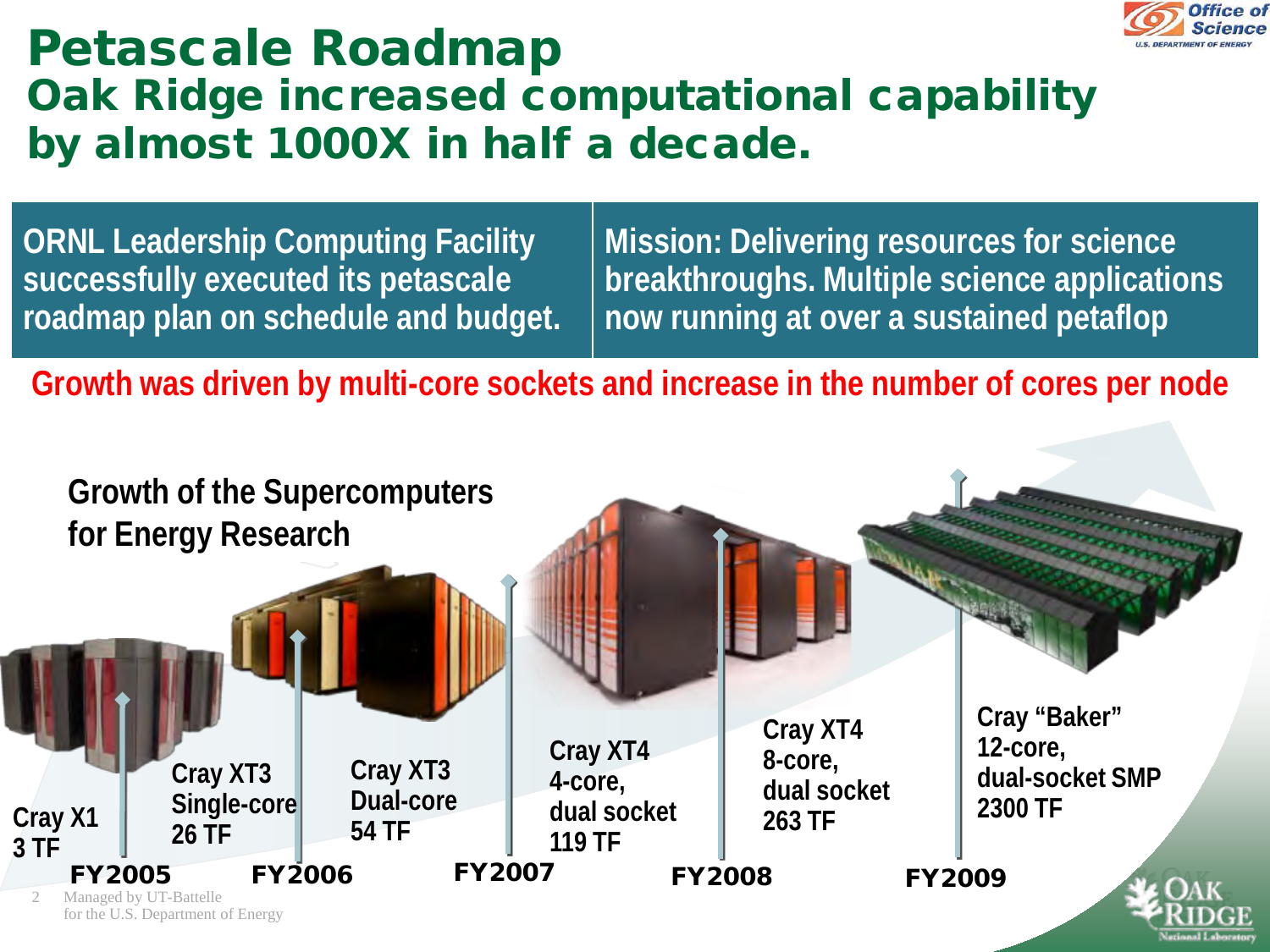

#### Exascale Roadmap Delivering the next 1000x capability in a decade

**Mission need: Provide the computational resources required to tackle critical national problems**

**Must also provide the expertise and tools to enable science teams to productively utilize exascale systems** 

**Expectation is that systems will be heterogeneous with nodes composed of many-core GPUs and CPUs**

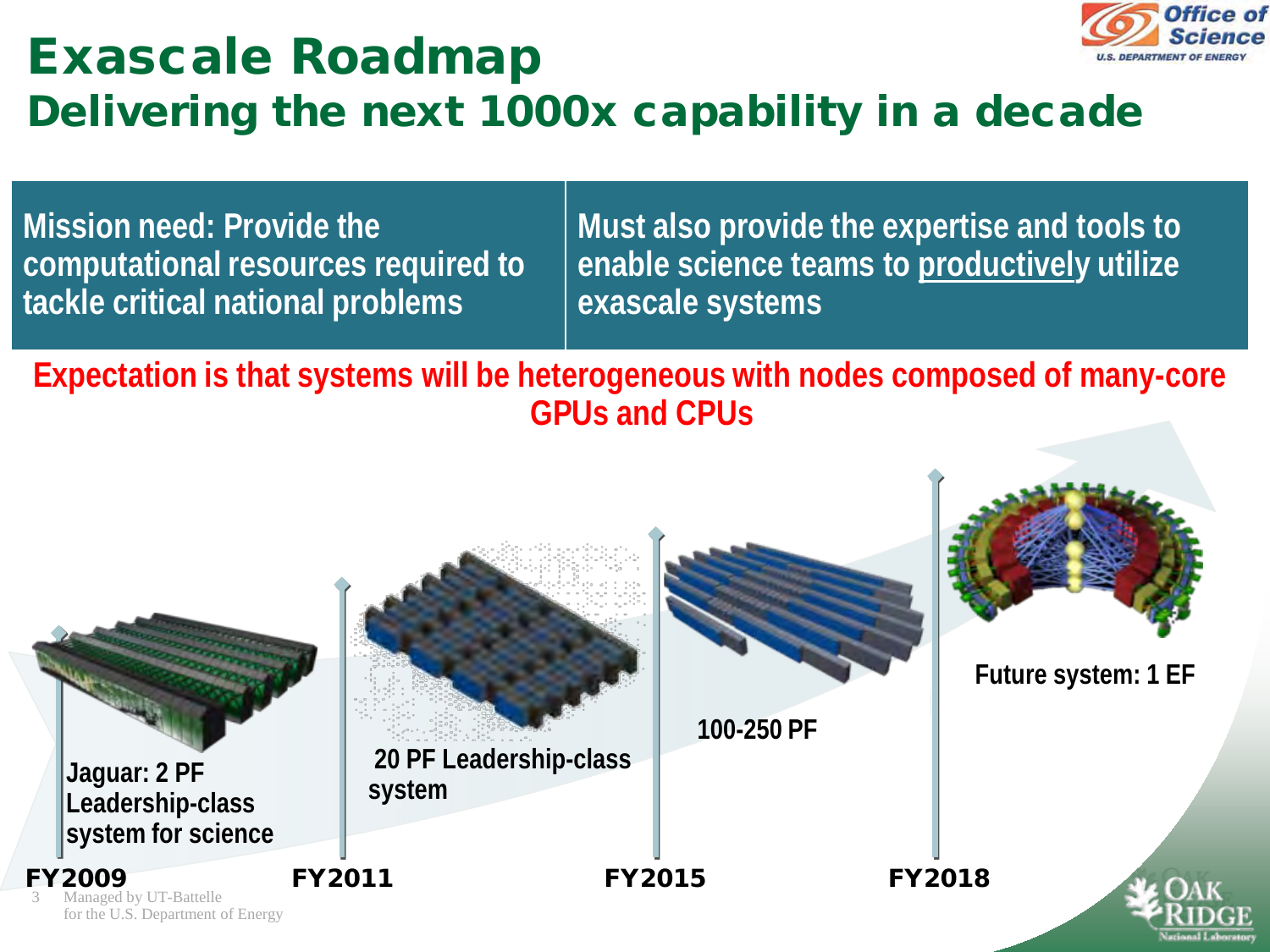## Impediments to Useful Exascale Computing

Danger curves ahead

- **Scalability**
	- 10,000,000 nodes
	- 100,000,000 cores
	- 1,000,000,000 threads
- **Resilience**
	- Perhaps a harder problem than all the others
	- Do Nothing: an MTBI of 10's of minutes
- **Power Consumption**
	- Do Nothing: 100 to 140 MW
- **Programming Environment**
	- Data movement and heterogeneous architectures will drive new paradigms



- **Data Movement**
	- **Local**
		- node architectures
		- memory
	- **Remote**
		- Interconnect
		- Link BW
		- Messaging Rate
	- **File I/O**
		- Network Architectures
		- Parallel File Systems
		- Latency and Bandwidth

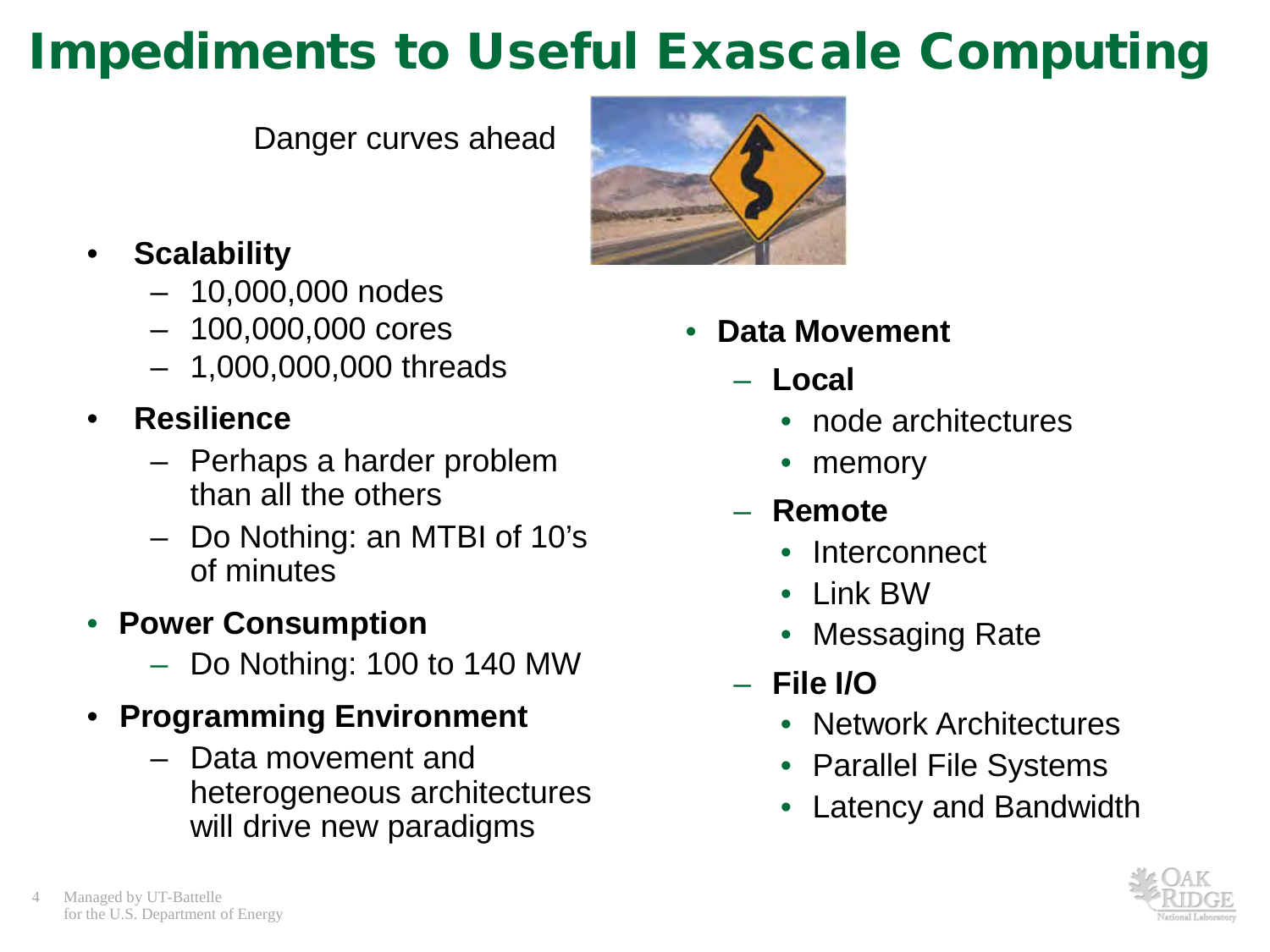#### This talk describes two complementary ASCR Math/CS projects paving the way to exascale

#### **They share a common goal:**

**Closing the "application-architecture performance gap"** The difference between the peak performance of a system and the performance achieved by real science applications

**The IAA Algorithms Project** begun in FY2009 Focused on homogeneous multi-core systems, and extreme scale system simulations. Hierarchical programming models

**EASI Joint Math/CS Institute** begun in FY2010 Focused on heterogeneous systems with accelerators and application resilience. Hybrid programming models

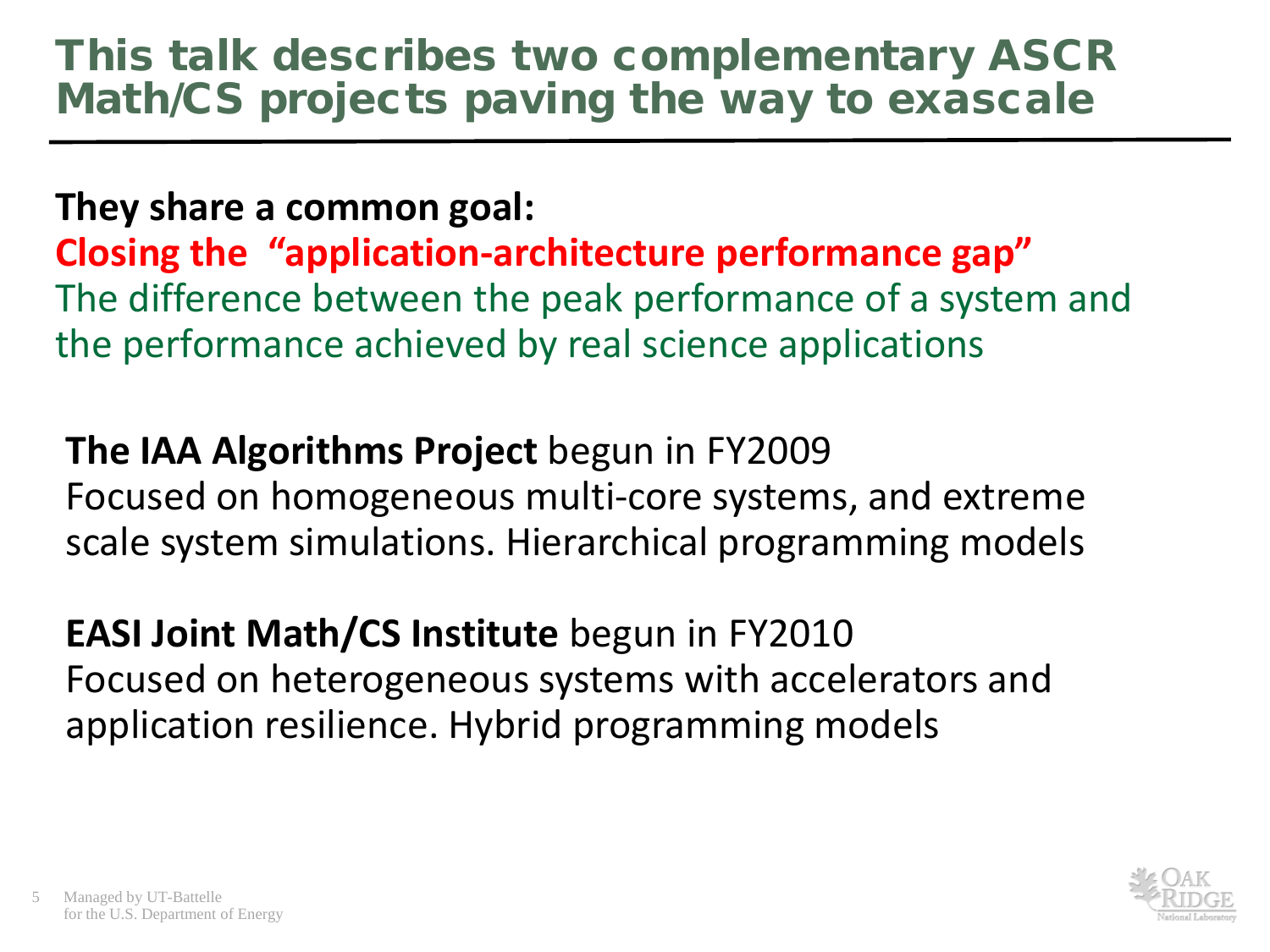**Integrated team of math, CS, and application experts** working together to create new . . .

**Architecture-aware algorithms and associated runtime** to enable many science applications to better exploit the architectural features of DOE's petascale systems.

**Applications** team members immediately incorporate new algorithms providing **Near-term high impact on science**

**Numerical libraries** used to disseminate the new algorithms to the wider community providing **broader and longer-term impact.**

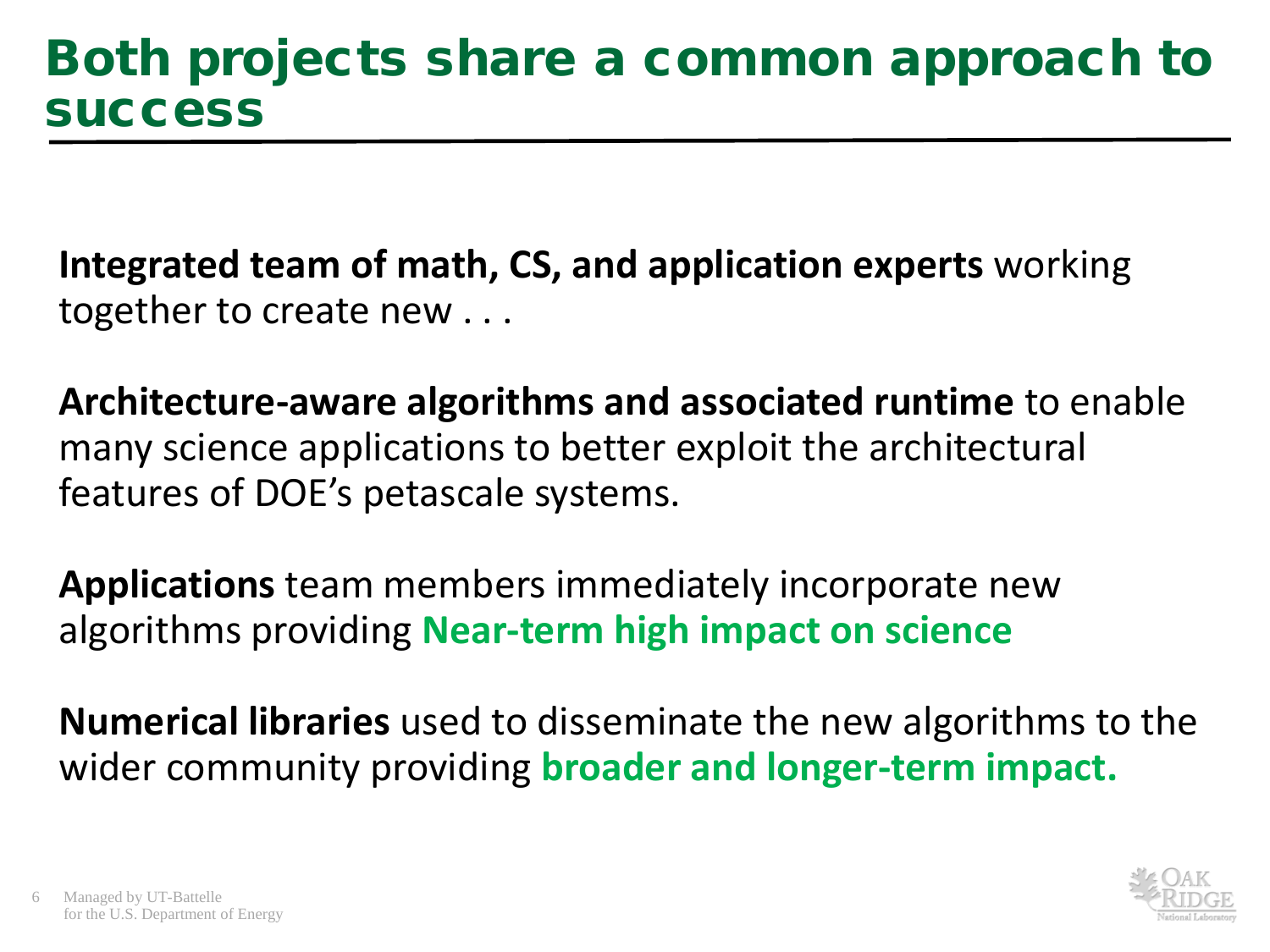## IAA - Institute for Advanced Architectures and Algorithms



- Begun in FY2009 as Joint effort between Sandia National Labs and Oak Ridge National lab, it has a steering committee, advisory board, and underlying project(s)
- Focused R&D on key impediments to high performance in partnership with industry and academia
- **Foster the integrated co-design of architectures and algorithms** to enable more efficient and timely solutions to mission critical problems
- Impact vendor roadmaps through partnership and joint research and development

#### **IAA Algorithms Project is funded through this Institute**

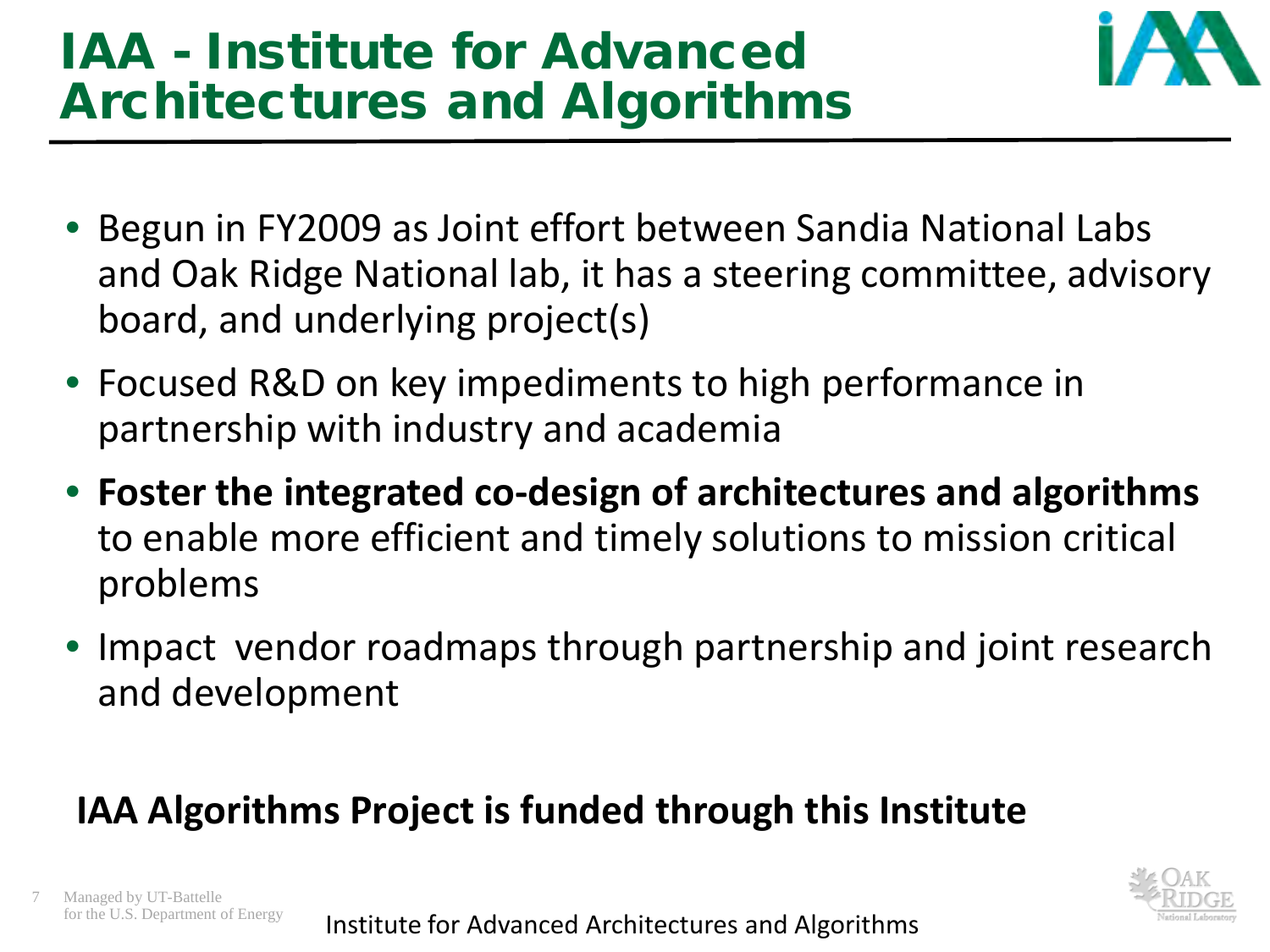#### IAA Algorithms Project Overview It all revolves around the science







**Influence design**

Managed by UT-Battelle<br>for the U.S. Department of Energy

for the U.S. Department of Energy **Anstitute for Advanced Architectures and Algorithms**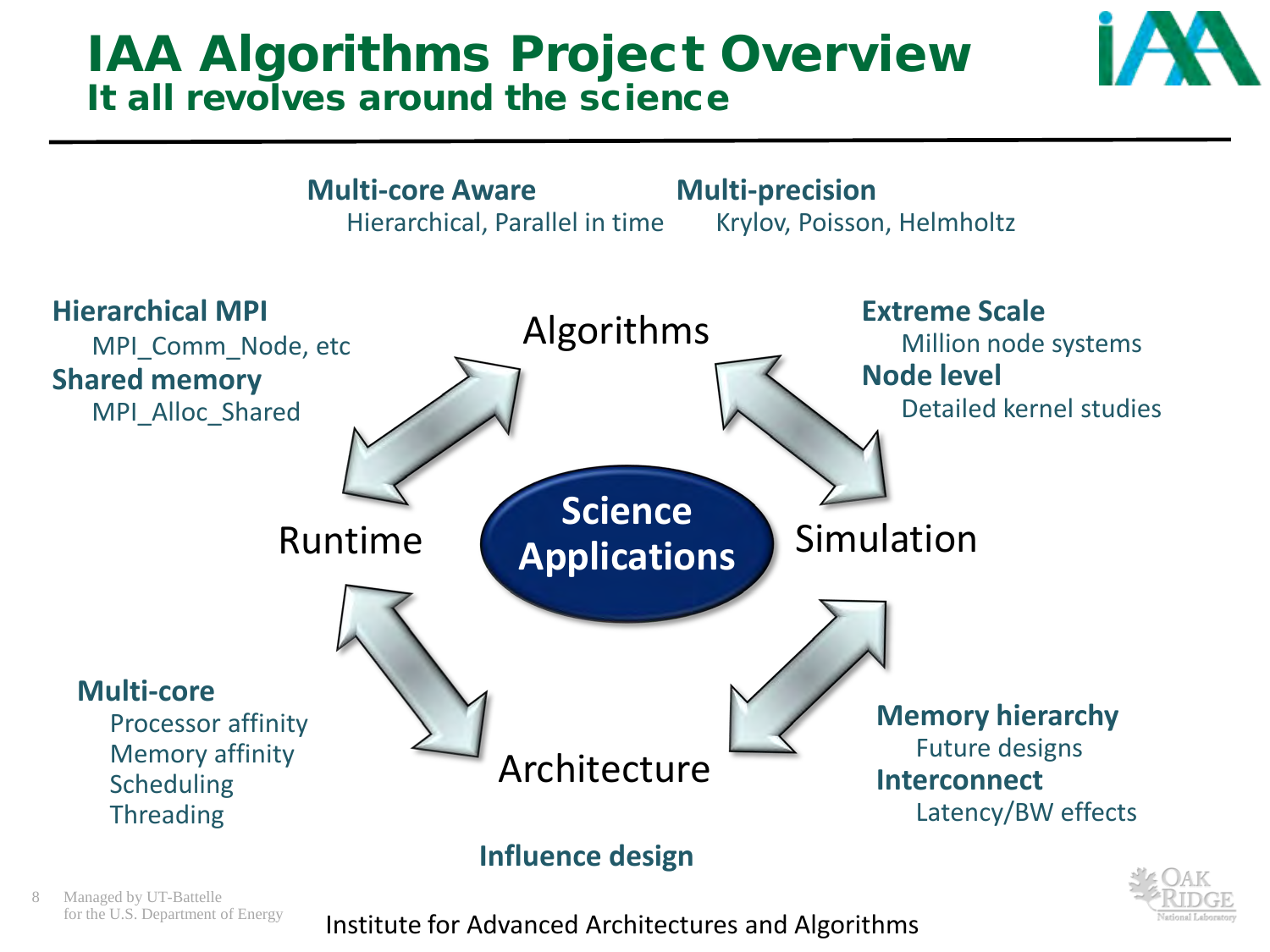# •Multi-precision preconditioners: multi-level, smoothers.

•Multi-resolution, multi-precision solver fast Poisson and Helmholtz solvers coupling direct and iterative methods

#### **Develop multicore-aware algorithms:**

- •Hybrid distributed/shared preconditioners.
- •Develop hybrid programming support: Solver APIs that support MPI-only in the application and MPI+multicore in the solver.
- Parallel in time algorithms such as Implicit Krylov Deferred Correction

#### **Develop the supporting architecture aware runtime:**

- •Multi-level MPI communicators (Comm\_Node, Comm\_Net).
- •Multi-core aware MPI memory allocation (MPI\_Alloc\_Shared).
- •Strong affinity process-to-core, memory-to-core placement.
- •Efficient, dynamic hybrid programming support for hierarchical MPI plus shared memory in the same application.

#### Technical Details Architecture Aware Algorithms

## **Develop robust multi-precision algorithms:**

•Multi-precision Krylov and block Krylov solvers.

**Helps multi-core:** Doubles BW to socket Doubles cache size Doubles peak flop rate



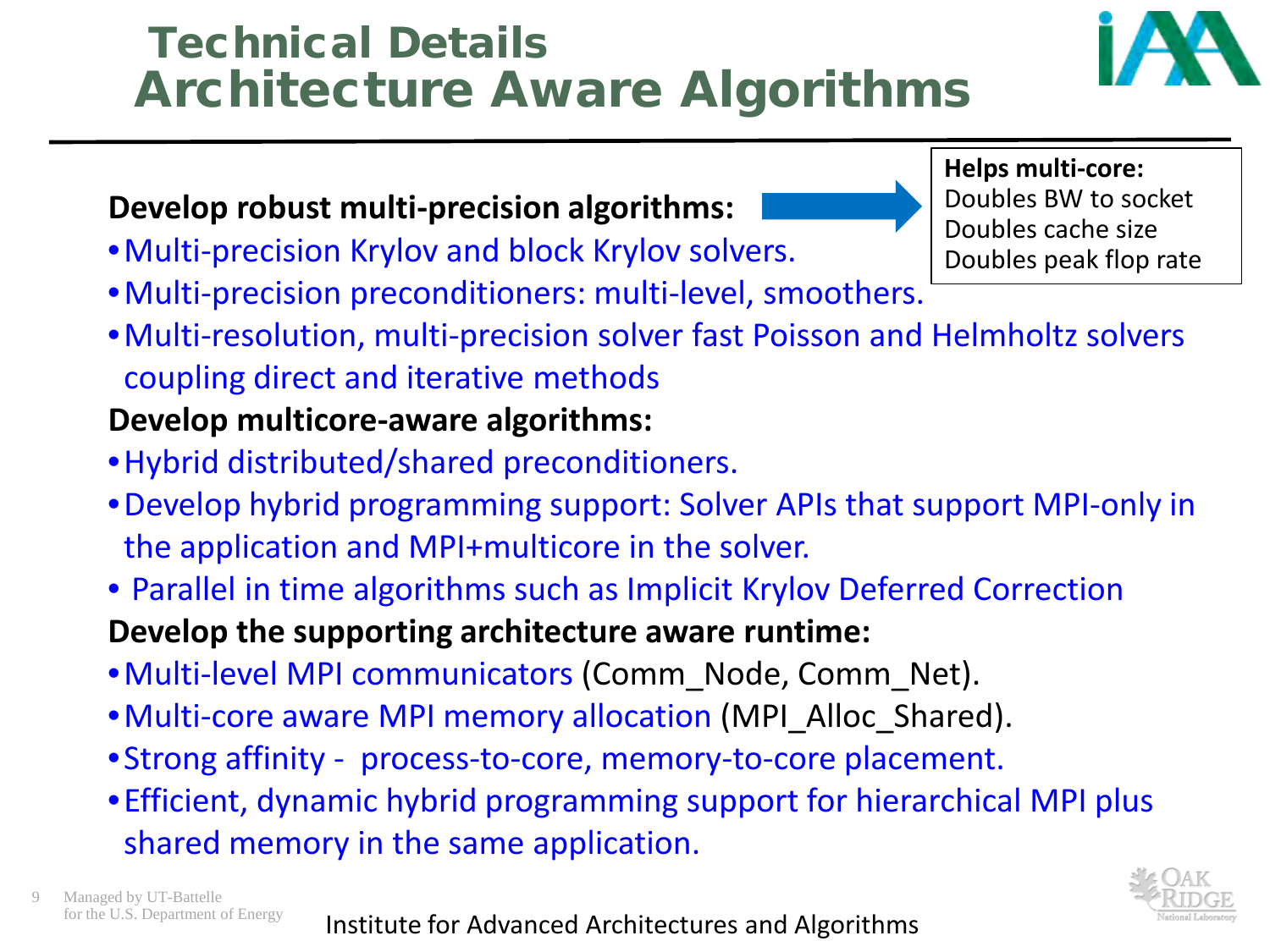#### IAA Algorithms Project Team Mix of math, CS, and application experts

#### **Climate (HOMME)**

- Mike Heroux, Mark Taylor, Chris Baker (SNL)
- George Fann, Jun Jia, Kate Evans (ORNL)

#### **Materials and Chemistry (MADNESS)**

- George Fann, Judith Hill, Robert Harrison (ORNL)
- Mike Heroux, Curt Janssen (SNL)

#### **Semiconductor device physics (Charon)**

- George Fann, John Turner (ORNL)
- Mike Heroux, John Shadid, Paul Lin (SNL)

#### **Runtime and Affinity**

- Ron Brightwell, Kevin Pedretti, Brian Barrett (SNL)
- Al Geist, Geoffroy Vallee, Gregg Koenig (ORNL)

#### **Simulation**

- Arun Rodrigues, Scott Hemmert (SNL),
- Christian Engelmann, Kalyan Perumalla (ORNL)
- Bob Numrich (UM), Bruce Jacobs (U Maryland), Sudhakar (GaTech)



**Excellent cross site teaming**



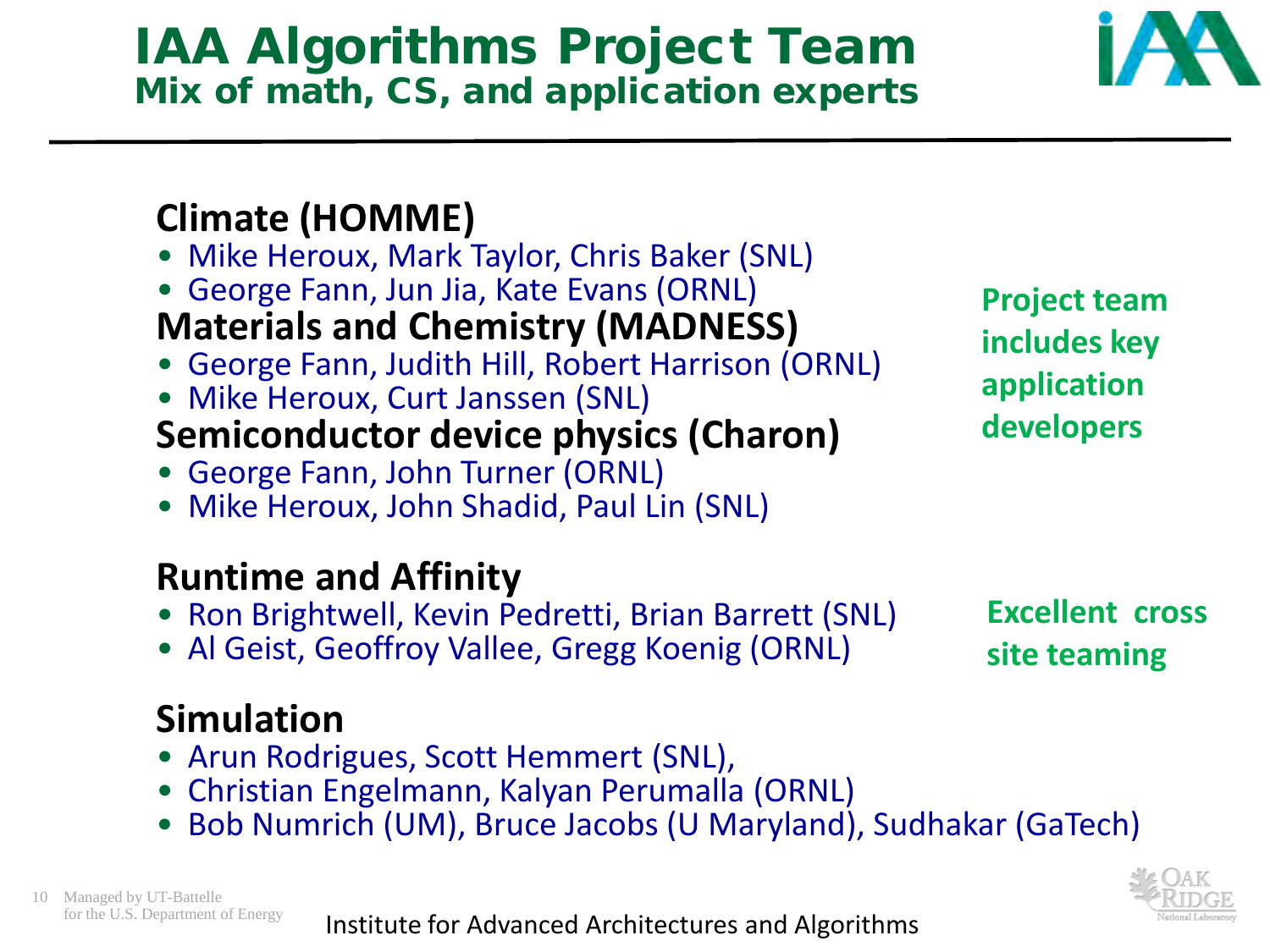### Highlight: Developed new algorithm for Climate application 20x faster solution



We have evaluated several numerical methods to scale HOMME to the next level.

Jacobian-free Newton–Krylov method exhibits

- $\triangleright$  Time step converged to the discretized order of accuracy, 2nd order
- **Can run 20x above the explicit stability limit with accuracy equal to the level of uncertainly of subscale effects** (black line)





11 Managed by UT-Battelle

for the U.S. Department of Energy **Anstitute for Advanced Architectures and Algorithms**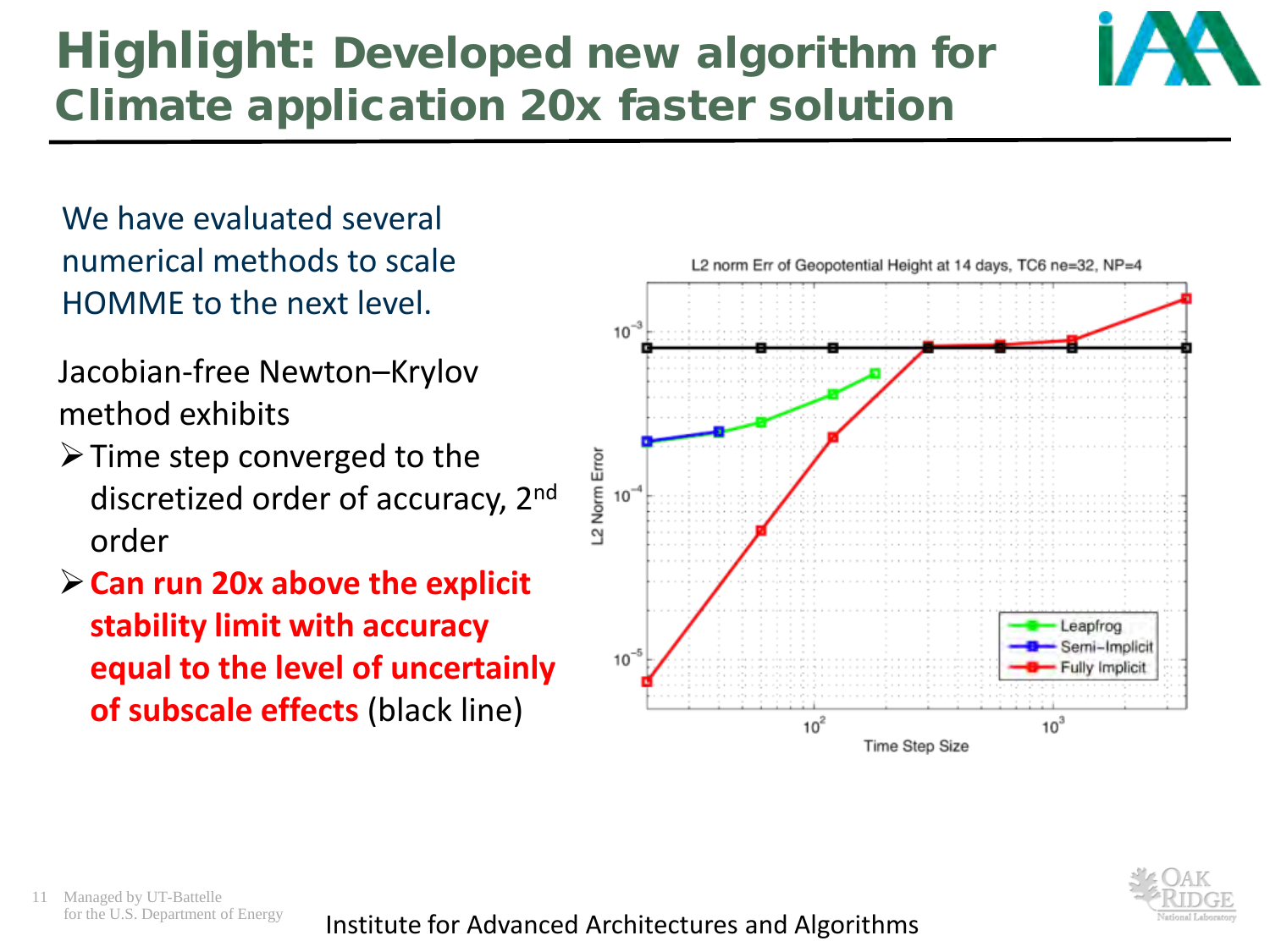#### on 3-D Navier-Stokes equation with periodic boundary condition in **MADNESS**

- Working on blackbox KDC for **HOMME**
	- Using Helmholtz for backward Euler with similar CFL condition as in climate code

• Successful test Krylov Deferred Correction (KDC)

- Interfacing KDC to use Trilinos solvers
- Scale testing of KDC on Cray XT Jaguar
	- 353,000 unknowns, 4 levels of refinement
- Improved strategy for scaling **MADNESS** to large processor counts 140K cores on Cray XT-5

12 Managed by UT-Battelle<br>for the U.S. Department of Energy for the U.S. Department of Energy **Anstitute for Advanced Architectures and Algorithms** 







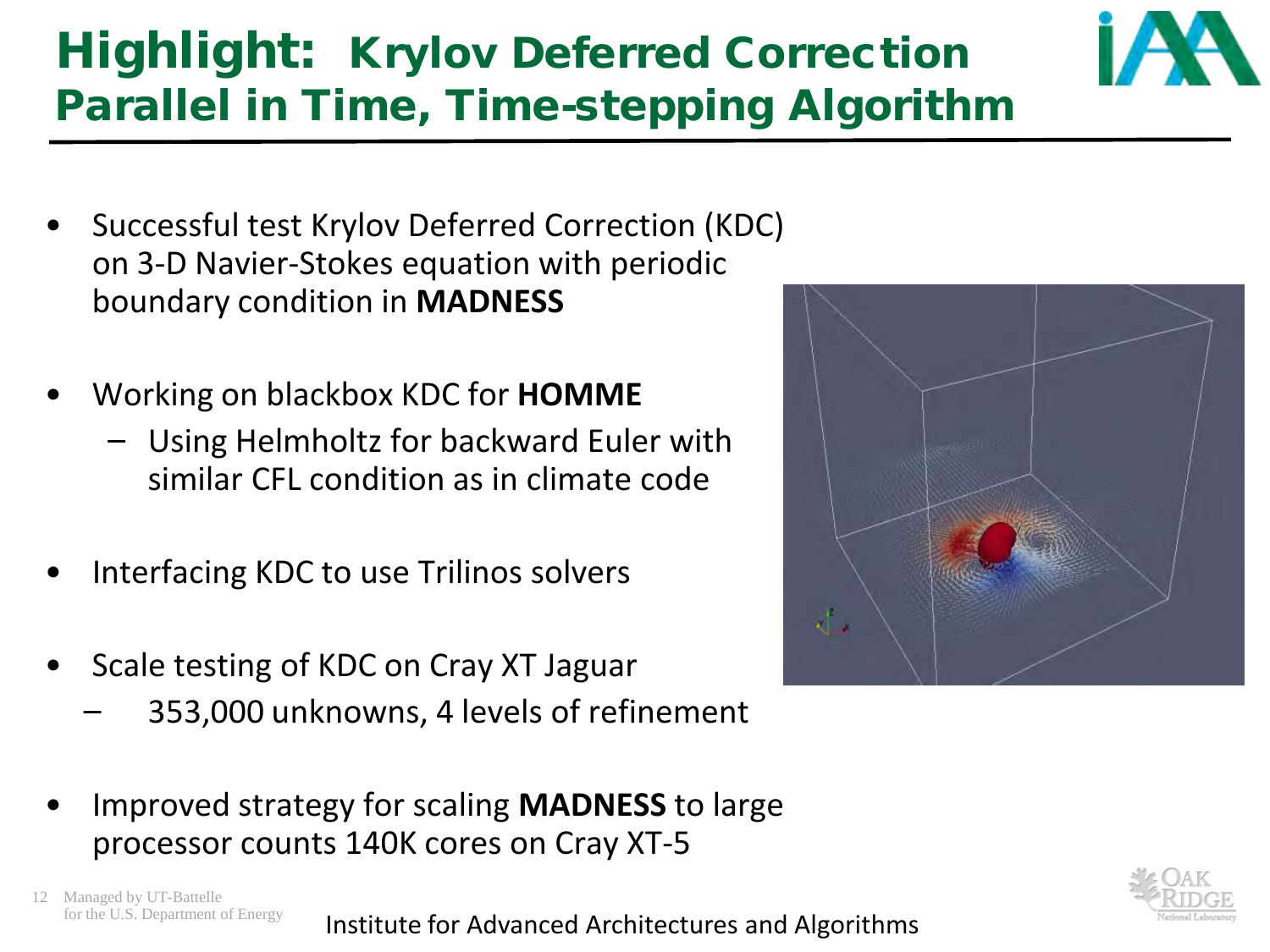## Runtime Progress



Overcoming key MPI limitations on multi-core processors

#### **Building on Open MPI – a highly portable, widely used MPI package**

- Our extensions should work across a wide range of platforms
- The extensions are needed by the architecture aware algorithms
- Our focus is the Cray XT, which SNL and ORNL have large systems

#### **Hierarchal MPI programming**

- MPI\_COMM\_NODE
- MPI\_COMM\_SOCKET
- MPI\_COMM\_NETWORK
- MPI\_COMM\_CACHE

#### **Shared memory**

#### • MPI ALLOC SHARED MEM This feature will allow algorithm developers to avoid significant complexity associated with using MPI and threads Design phase





done

for the U.S. Department of Energy **Anstitute for Advanced Architectures and Algorithms**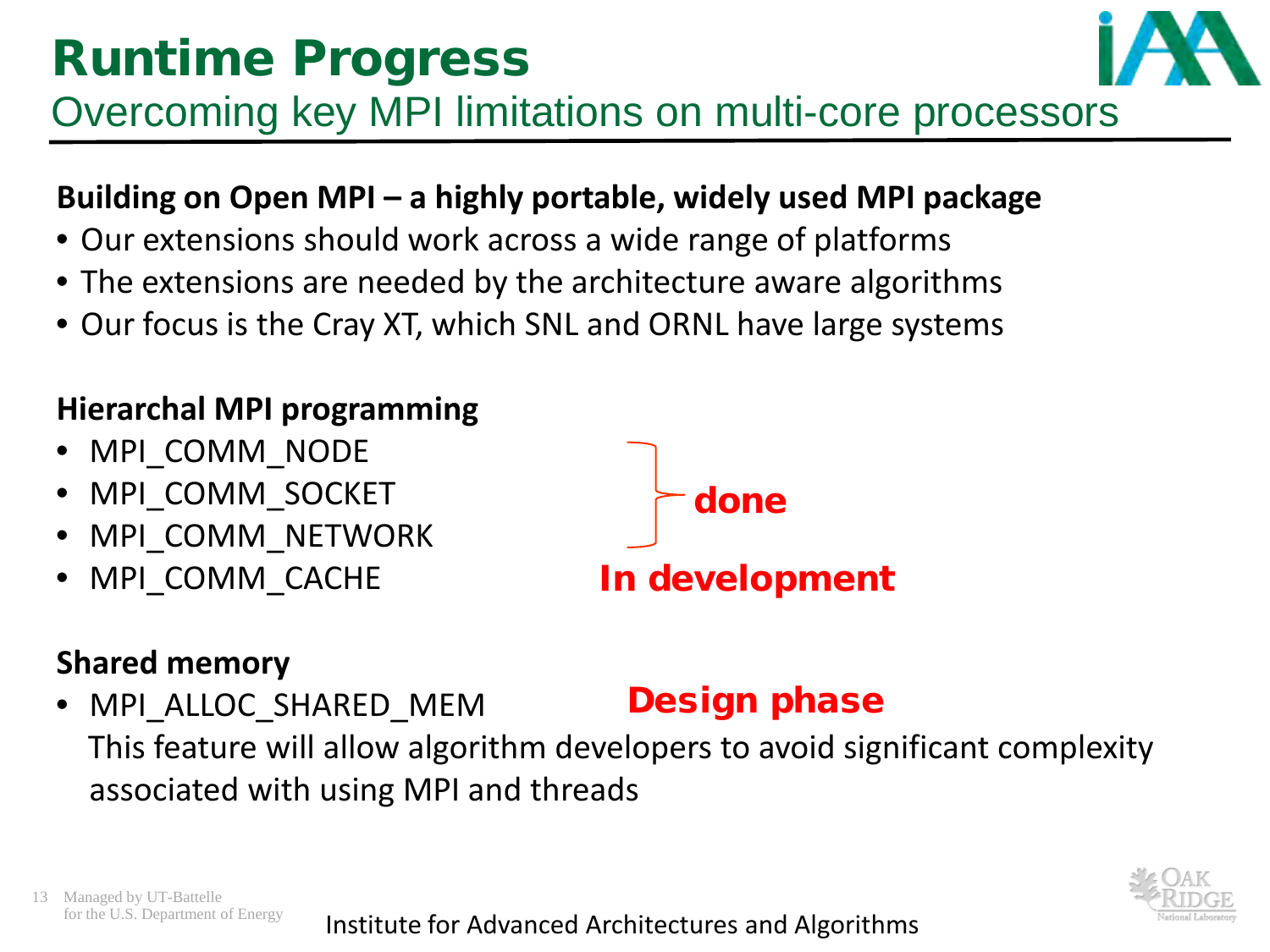**Architecture-aware Algorithms for Scalable Performance and Resilience on Heterogeneous Architectures**

#### **EASI Project Team**

```
PI: Al Geist (ORNL)
```
Co-PIs:

**Michael Heroux and Ron Brightwell (SNL) George Fann (ORNL) Bill Gropp (U ILL) Jack Dongarra (UTK) Jim Demmel (UC Berkeley )**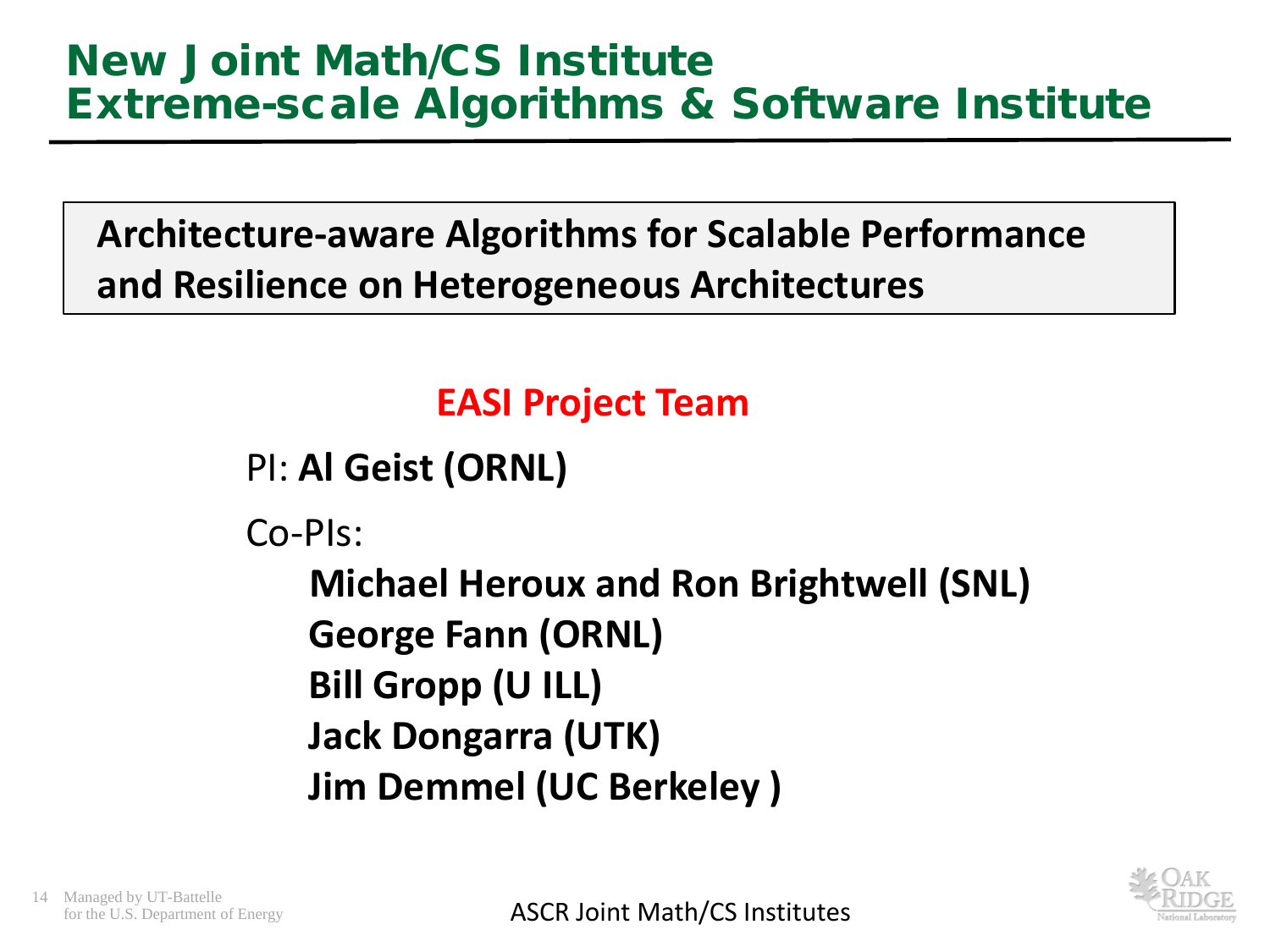#### EASI Project Overview Addressing Heterogeneity and Resilience

|                                          | <b>HOMME</b>                                                                                  | <b>Research Areas in Institute</b>                                                                                                                                                                                  | <b>Community</b><br><b>Outreach</b>                                                                                       |
|------------------------------------------|-----------------------------------------------------------------------------------------------|---------------------------------------------------------------------------------------------------------------------------------------------------------------------------------------------------------------------|---------------------------------------------------------------------------------------------------------------------------|
| <b>Applications</b><br><b>Algorithms</b> | <b>MADNESS</b><br>Charon<br>Krylov<br>Poisson<br><b>Helmholtz</b><br>Dense NLA<br><b>BLAS</b> | Heterogeneous programming API<br>Robust multi-precision algorithms<br>Hybrid programming<br><b>Resilient algorithms</b><br>Communication optimal algorithms<br>Auto-tuned BLAS (API)<br>New parallelization methods | Deliver codes<br>to community<br>through:<br><b>ScaLAPACK</b><br><b>Trilinos</b><br><b>Open MPI</b><br>MPICH <sub>2</sub> |
| <b>Runtime</b>                           | <b>MPI</b><br>Shared-memory<br><b>Processor affinity</b><br>Memory affinity                   | Task placement and scheduling<br>Memory management<br>Architecture-aware MPI                                                                                                                                        | <b>MADNESS</b><br><b>HOMME</b><br><b>Workshops</b><br>Training<br><b>Publications</b>                                     |

#### **Architecture Heterogeneous, multi-core, extreme-scale**

15 Managed by UT-Battelle<br>for the U.S. Department of Energy

 $\mathsf{S}$  for the U.S. Department of Energy **ASCR Joint Math/CS Institutes**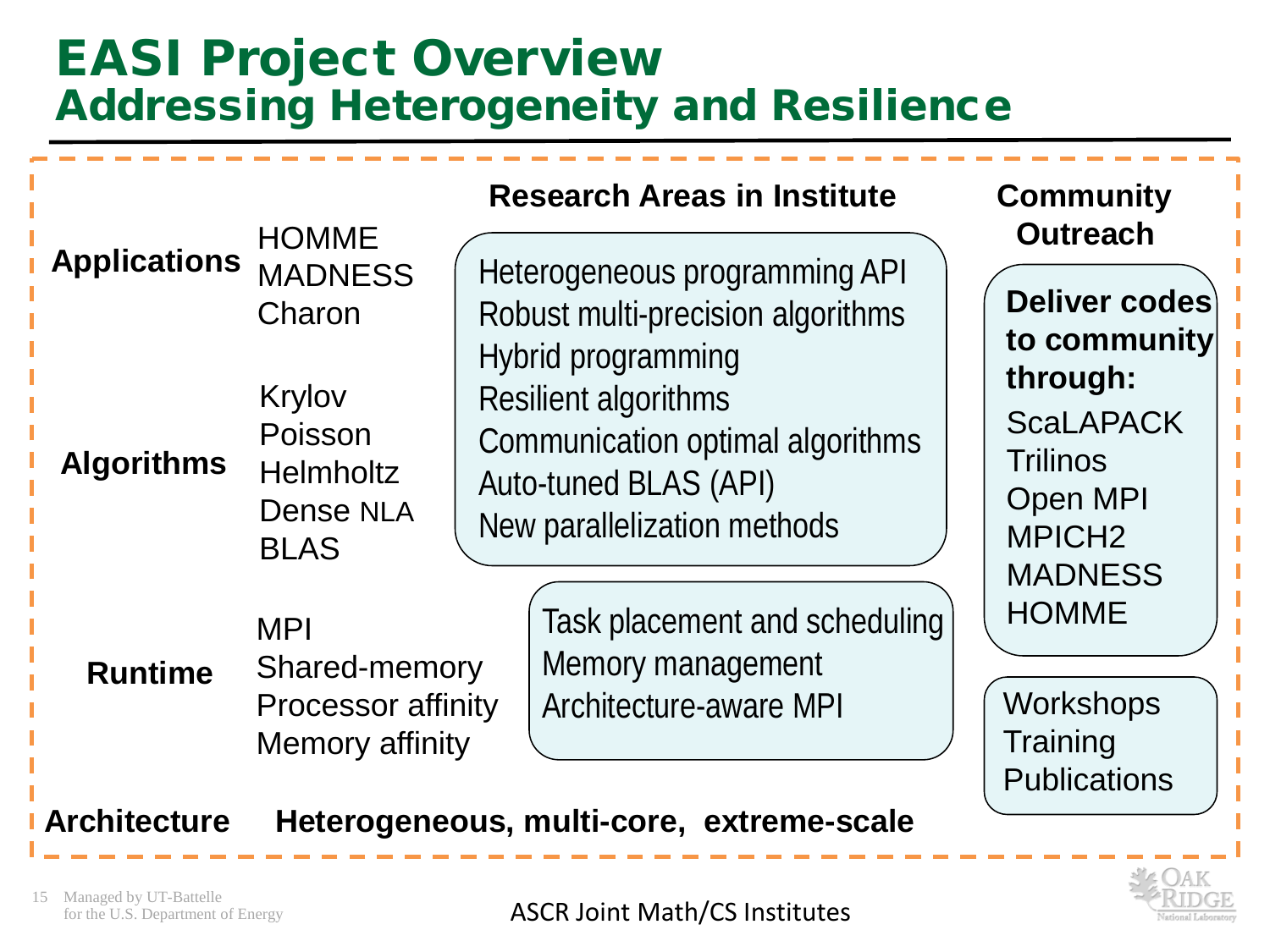### EASI Highlight: Developed heterogeneous programming API

- Completed a portable API for multicore CPUs and GPUs.
- Allows writing portable parallel linear algebra software that can use pthreads, OpenMP, CUDA, or Intel TBB (even more than one within the same executable)
- API is extensible to other programming models as needed.
- Using the API, we demonstrated compiling and running the same software kernel using pthread, Intel Threading Building Blocks and CUDA.
- The Trilinos Tpetra and Kokkos packages will incorporate this API in Trilinos 10.0.
- The API is documented in **<http://www.cs.sandia.gov/~maherou/docs/TrilinosNodeAPI.pdf>**